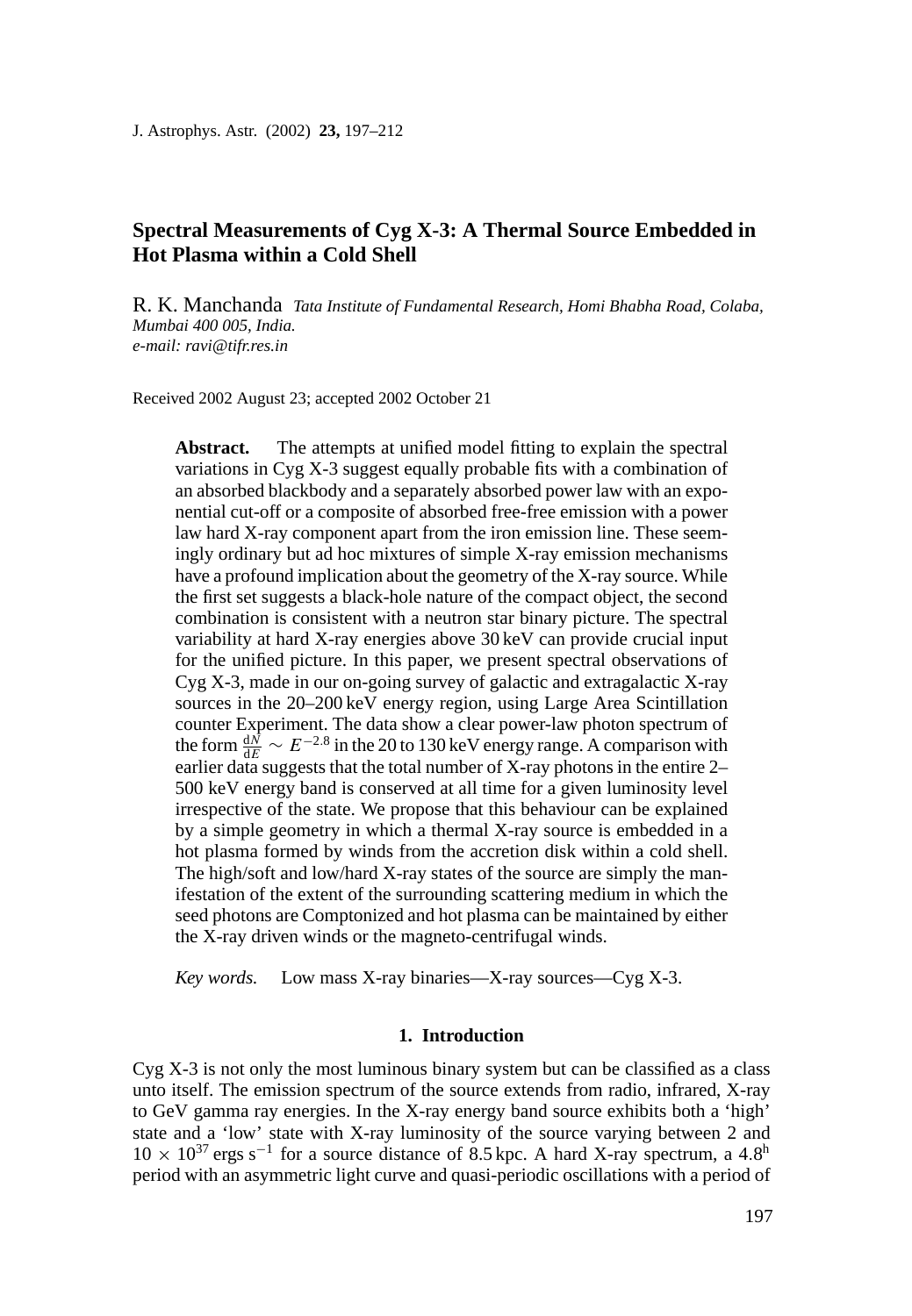few hindered seconds are the key temporal characteristics of the source. The quasiperiodic oscillations seen in the Cyg X-3 have the highest power at periods between 50 and 1500 sec and this is in complete contrast with the observations of other QPO sources where the excess power in the power density spectrum lies in the 1–50 Hz (van der Klis & Jenson 1985; Kitamoto *et al.* 1992). Despite a large number of data obtained since 1968, and the observations of a variety of temporal and spectral features from the source, the true nature of the source geometry and the X-ray emission mechanism still remains unresolved (see review by Bonnet-Bidaud & Chardin 1988; White *et al.* 1992).

In the X-ray band, the main spectral characteristics of the source include a blackbody/power law spectrum at low energies attenuated by a large hydrogen column density, a simple power law spectrum above 20 keV (Rao *et al.* 1991; Chitnis *et al.* 1993; Dal Fiume *et al.* 2000) and an emission line feature at 6.5 keV arising from the iron line, which is more predominant during the low/hard state (Kitamoto *et al.* 1994a). The presence of an X-ray halo up to  $\sim$ 2° was seen in the Ginga data (Kafuko *et al.*) 1994) and recent measurement of the halo with Chandra observatory (Predehl *et al.* 2000) reveal that surface brightness profile in the 5–7 keV and 1–3 keV band extends to a radial distance of  $3^\circ$  and  $6^\circ$  respectively. These data clearly point to the very large amount of surrounding material, which can also lead to build up effects due to multiple Compton scattering. The high resolution spectroscopy in the  $1-10 \,\text{keV}$  using Chandra observatory shows a rich discrete emission line spectrum, which also implies an origin in the photo-ionization driven excitation of the surrounding medium (Paerels *et al.* 2000).

Cyg X-3 is not visible in the optical and UV band, probably due to its position in the galactic plane, but is clearly seen in the infrared band above 1  $\mu$ m and shows clear 4.8<sup>h</sup> binary modulation. Near simultaneous measurements in the IR and X-ray band with UKRIT and OSSE data show a fair degree of similarity in the binary light curve, thereby suggesting generic relations between the two (van Kerkwijk 1993; Matz *et al.* 1996). The source is also bright at the millimeter and centimeter wavelength and on occasions exhibits giant radio flares accompanied with relativistic outflow with velocity 0.3 c (Newell *et al.* 1998). At higher gamma ray energies there is no credible detection of the flux between 35 and 1000 MeV (Mori *et al.* 1997). Positive detection of sources in the TeV and PeV energy bands have been reported on several occasions, however, data were never confirmed in subsequent searches. Similarly, claims have been presented for the detection of 12.59 msec pulsation from the source at energies above  $E > 100 \text{ TeV}$ however, no pulsation was observed in later attempts (Chadwick *et al.* 1985; Bhat *et al.* 1988; Chardin & Gerbier 1989; Rannot *et al.* 1994).

The  $4.8<sup>h</sup>$  period of the non-eclipsing light curve is typical of the low mass X-ray binaries. The observations of the Doppler shift in the He and N lines in the infrared spectrum of the companion suggest that the primary component is a Wolf Rayet star (van Kerkwijk *et al.* 1992, 1996). If the proposed association of Cyg X-3 with the Wolf-Rayet star is true, then Cyg X-3 is the shortest period binary among the known High Mass Binary Systems. A phase-on system geometry of the binary is inferred from the absence of  $4.8<sup>h</sup>$  modulation in the radio jets (Ogley *et al.* 2001). The true nature of the compact object in  $Cyg X-3$  is however still unresolved. The system is generally believed to be a neutron star even though possibility of a black hole candidate has been discussed in literature (Schmutz *et al.* 1996; Ergam & Yungelson 1998).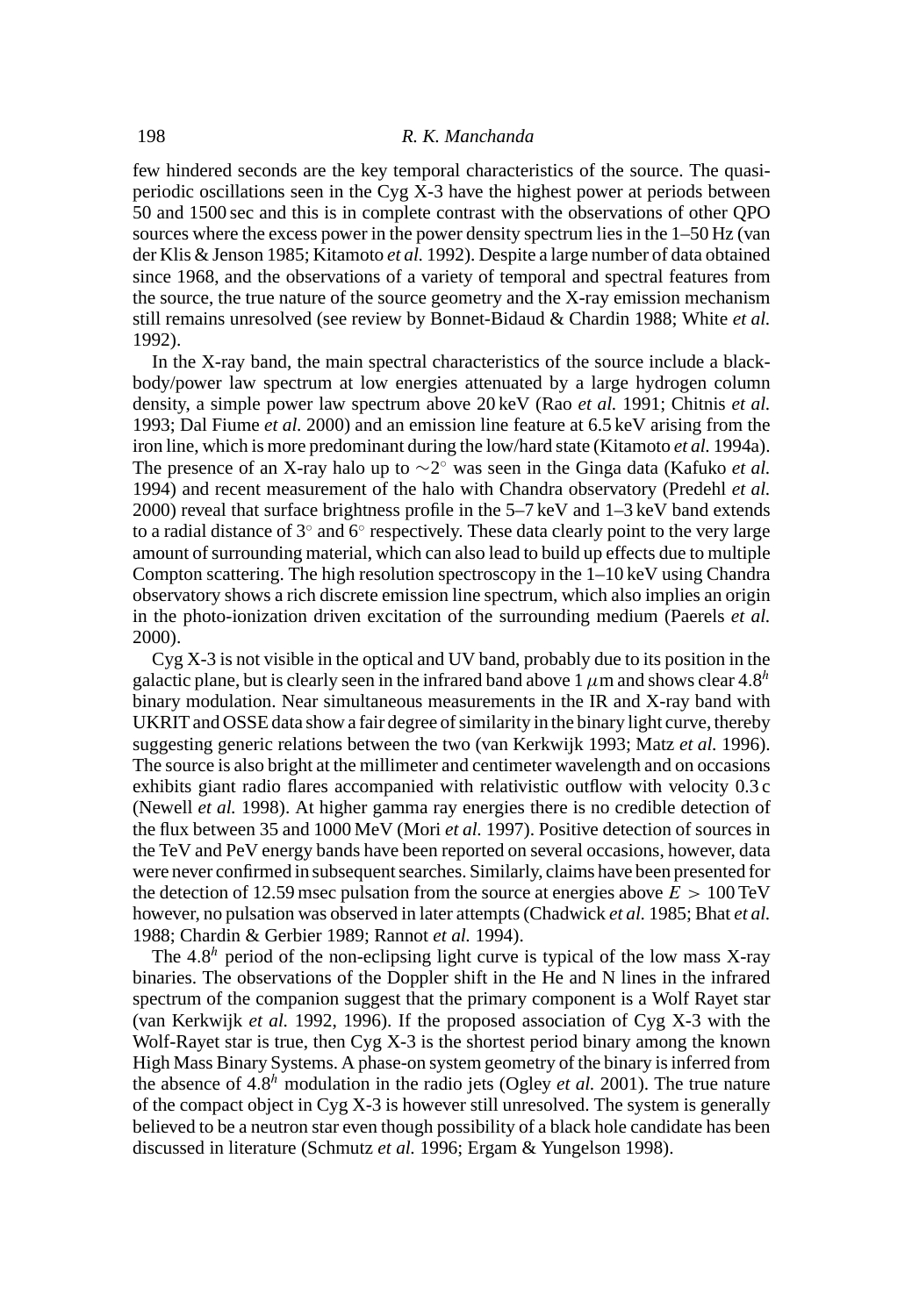## **2. Payload and the observations**

The balloon-borne payload consists of an X-ray telescope made up of three modules of scintillation detectors having both passive and active shielding and fitted on a fully steerable alt-azimuth mount. Each of the detector modules has a geometrical area of  $400 \text{ cm}^2$  and the thickness of the prime detector is 4 mm. Since the sensitivity limit in a scintillation counter mainly arises from the detector background generated by Compton scattering of high energy photons, the detector modules are a specially designed combination of thin and thick large area NaI(Tl) scintillation counters arranged in back to back geometry (Manchanda 1998). The  $3\sigma$  sensitivity of the LASE telescope in the entire energy range up to 200 keV is  $\sim 1 \times 10^{-6}$  cm<sup>-2</sup>s<sup>-1</sup>keV<sup>-1</sup> for a source observation of  $10^4$  sec. The response matrix of each detector is constructed from the pre flight calibration of the detectors at different X-ray line energies using a variety of radioactive sources  $Am^{241}$ ,  $Ba^{133}$ ,  $Cd^{109}$ . To calibrate the high energy end of chosen energy range, we used highly accurate 'divide by two' attenuators in the detector outputs and observed the  $300 \,\text{keV}$  and  $357 \,\text{keV}$  lines from  $Ba^{133}$ . The field of view of each module is  $4.5^{\circ} \times 4.5^{\circ}$  and is defined by demountable mechanical slat collimator specially designed with a sandwiched material of Lead, Tin and Copper effective up to 250 keV. Each module along with its collimator is further encased with a passive shield. Each detector is designed as a stand-alone unit with independent on-board subsystems for HV power and data processing. LASE payload is fully automatic with an on-board star tracker and requires no ground control during the flight. The details of the detector design, associated electronics, control subsystems and in-flight behaviour of instrument is presented elsewhere (D'Silva *et al.* 1998).

The balloon flight was launched on 30th March 1997 from Hyderabad, India (cutoff rigidity 16.8 GV) and reached a ceiling altitude of 3.3 mbs. Two detector modules were used for source observations during this flight. A number of X-ray sources Her X-1, GR 1744-28, GS  $1843 + 00$ , GRS  $1905 + 105$ , Cyg X-1 and Cyg X-3 were observed during the experiment. Cyg X-3 was in the field of view of the two detectors for a total period of 50 minutes during 0430 to 0530 UT. The background was derived from two observations of a blank field before and after the source pointing. The present observation of the source corresponds to MJD 50536.2 and corresponds to the binary phase of  $\phi \sim 0.7376$  using the ephemeris of  $T_o = JD 2440949.896 \pm .0009$  and  $P_0 = .19968354 \pm 1.5 \times 10^{-7}$  d.

#### **3. Results and discussion**

A total excess of 30,000 photons due to Cyg X-3 was obtained in the two detectors during the entire observations and corresponds to a combined statistical significance of  $60\sigma$  in the 20–165 keV energy band. The source contribution was divided in 12 energy bins and corrected for the atmospheric absorption of 3.3 mbs. corresponding to the altitude, window transmission, detection efficiency and the energy resolution of each detector. An additional correction of 10% due to the systematic effects was applied to data below 26 keV. The combined deconvolved hard X-ray spectrum of the source is shown in Fig. 1. It is seen from that, that the entire data can be fitted to a single power law of the form  $\frac{dw}{dE} = KE^{-\alpha}$  ph cm<sup>-2</sup>s<sup>-1</sup>keV<sup>-1</sup>. The best fit model parameters for a single power law are;  $K = 16.3 \pm 1.6$  and  $\alpha = -2.74 \pm 0.13$  for  $\chi^2 \sim 0.17$  per degree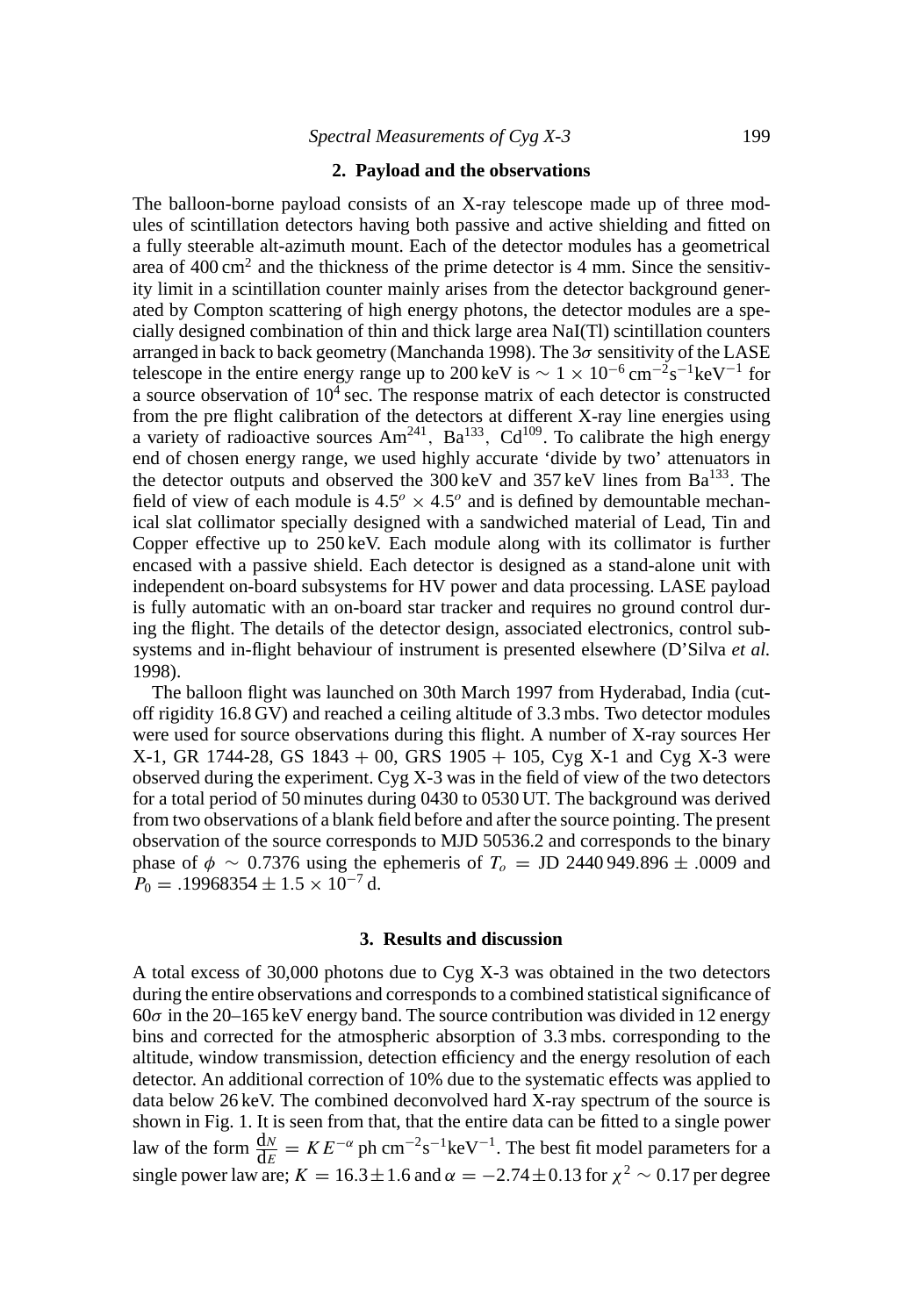

Figure 1. Hard X-ray spectra of Cyg X-3. Solid line represents the best fit to the data. The data of Rao *et al.* (1991) is shown for comparison  $(\Delta)$ .

of freedom. In Fig. 1, we have also plotted the phase averaged spectral data points of Cyg X-3 obtained by Rao *et al.* (1991) using a xenon filled proportional counter telescope for comparison and their best fit spectral shape  $11.3 \text{ E}^{-2.8}$  (dotted line). It is clear from the figure that two data sets are in complete agreement in spectral shape and with a small change in magnitude representing the activity level of the source on the corresponding epoch. The estimated luminosity of the source in 20–200 band corresponding to our observations is  $2 \times 10^{37}$  ergs/sec, assuming a source distance of 10 kpc.

The arrival time of each accepted event, from any of the detector modules in the LASE payload is time-tagged with an accuracy of  $25 \mu$ sec relative to the telemetry frame sync using UT time reference. For the analysis of timing properties of the Cyg X-3, we computed the arrival time of each photon and searched for the coherent pulsed emission at 12.6 msec once reported from the UHE data using XRONOS folding routine. Search was made between 11 and 13 msec using 100 steps. The data from two detectors were analyzed independently and co-added. No statistical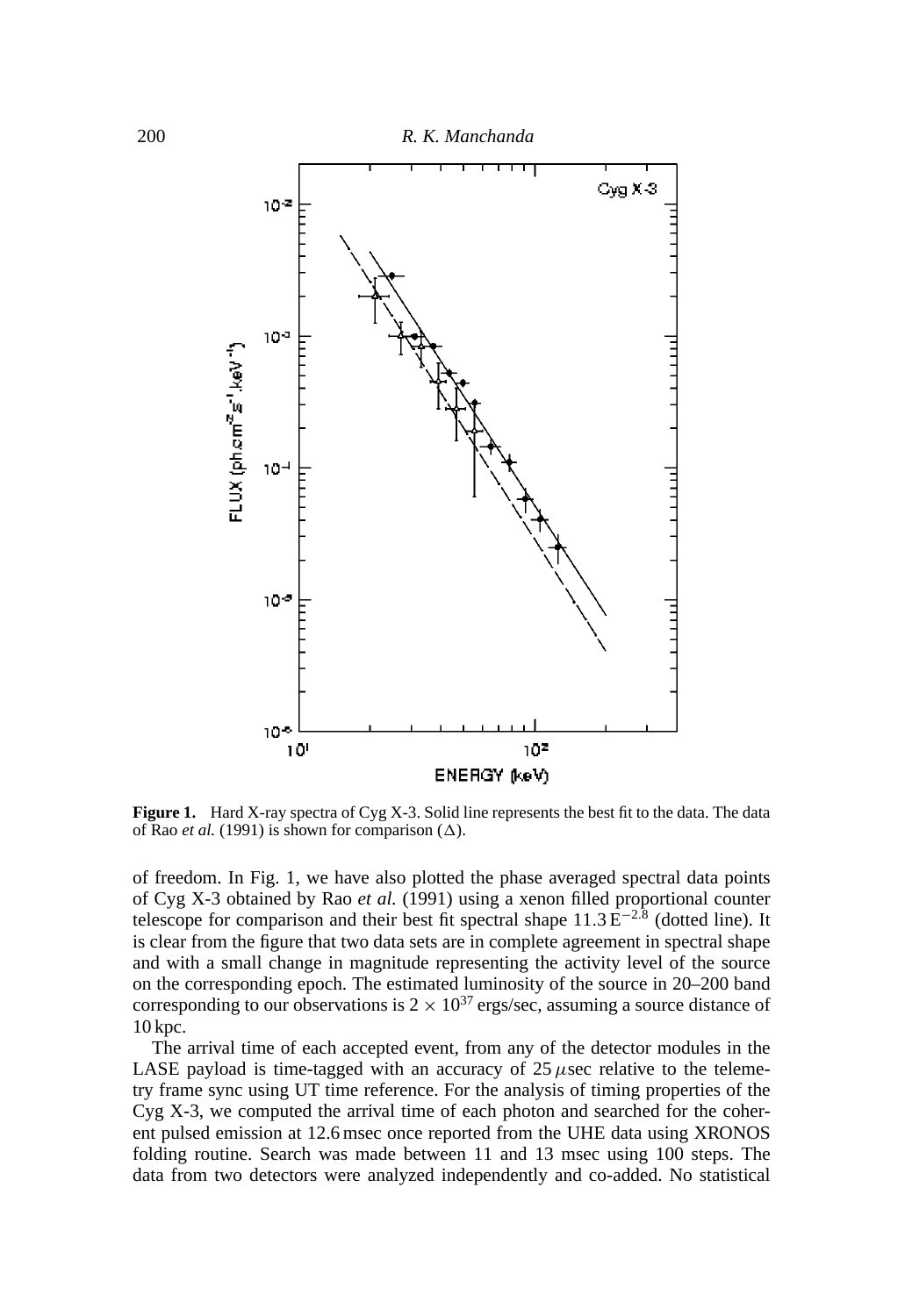

**Figure 2.** Power density spectrum using FTOOLS.

significant peak was found around the pulsar period of 12.57 msec. Similarly to search for the 121 sec transient period, we binned the data in 1 sec intervals and used the folding routine. Once again no clear single peak with large residual power was seen in the data. To look for the high frequency Quasi-periodic oscillations in our data, we rebinned the data with 8.1 msec resolution and reanalyzed the observed photons using FTOOLS. The power density spectrum is shown in Fig. 2. It is clear from the figure that there is no evidence of any dominant frequency in our data, however, a feature at 0.5 Hz is indicted but its significance is limited due to low statistics.

To determine the activity level of Cyg X-3 corresponding to the spectral and temporal data presented above, we have plotted X-ray light curves of the source taken from the archival data in Fig. 3. The top panel in Fig. 3 shows the X-ray light curve of the source from BATSE data on board CGRO in the 20–120 keV band. The all sky monitor data on-board RXTE in the 2–6 keV band is shown in the bottom panel. The expanded view in each panel is shown in the inset. The arrow in the figures indicates the epoch of the present observation of the source. It is seen from the figure that in the hard X-ray region, Cyg X-3 was close to its normal quiescent phase during the present observations. In the soft X-ray band however, the X-ray emission appears close to a flare like behaviour.

A simple power-law nature of the hard X-ray emission during the quiescent state as seen in Fig. 1, suggests a non-thermal origin for the X-ray photons. The hard X-ray emission in Cyg X-3 is believed to originate in the Inverse Compton scattering process of the low energy photons (Sunyaev & Titarchuk 1980; Liang & Nolan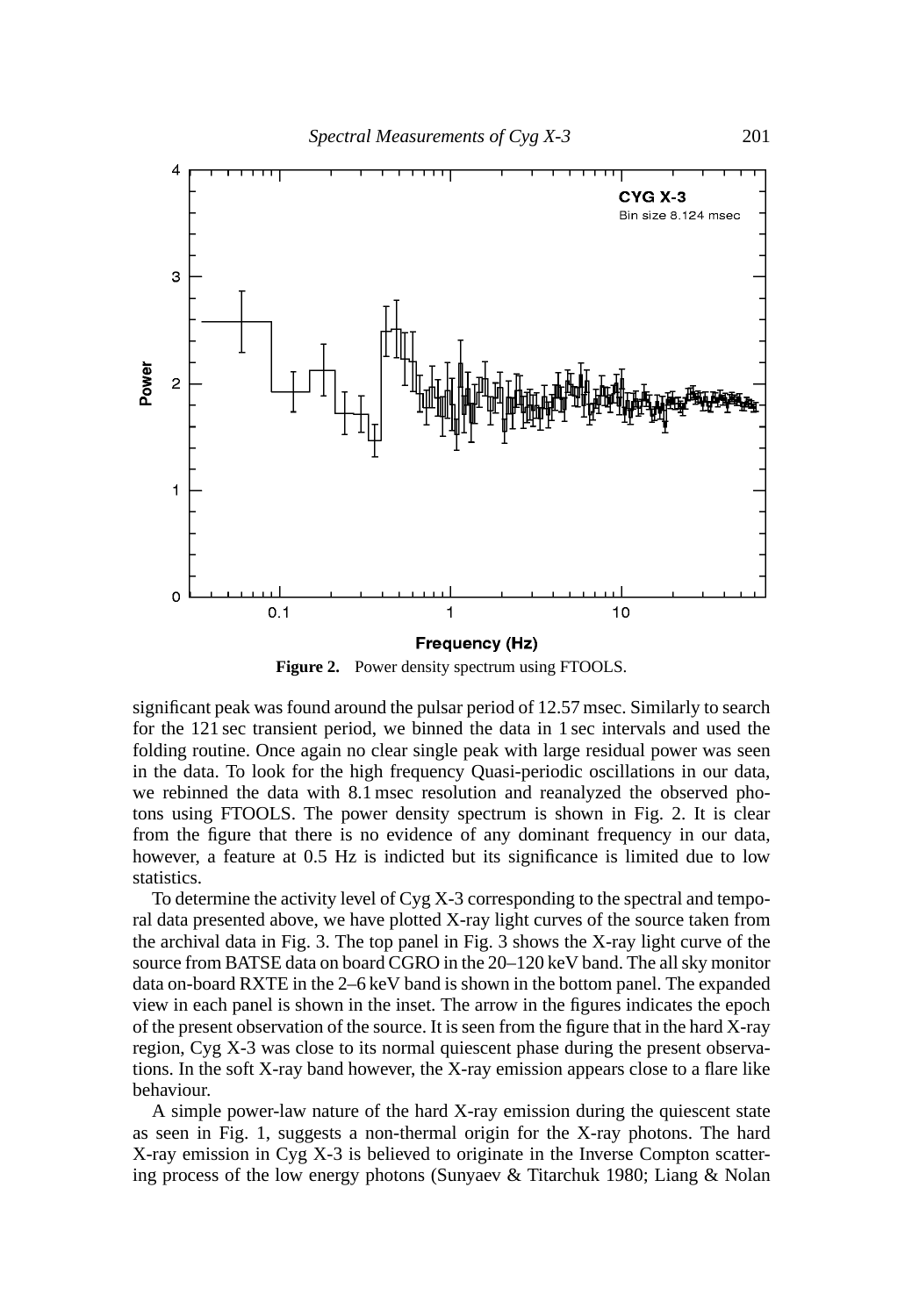

**Figure 3.** X-ray light curve of Cyg X-3 as seen in BATSE (upper panel) and RXTE data. The arrow indicates the epoch of the present observation.

1984). Comptonization of the low energy photons can provide a natural mechanism for the emission of high energy photons. During Comptonization the seed photons are upgraded in energy and the increase in photon energy on average during each scattering is given by  $\frac{v'}{v} \sim 1 + \frac{4}{3} [\gamma^2 - 1]$ . Therefore, multiple scattering even by a Maxwellian electron gas can lead to very high photon energies. But the final spectral shape will be determined by the energy spectrum of the electrons and the seed photons. In such a scenario, the spectral characteristics of the source should differ substantially during the active phase compared with the present observations. In figure 4 we have plotted the hard X-ray spectrum of the source during the flare state seen in OSSE data (Matz *et al.* 1994) and the high state data from HEXE (Maisack *et al.* 1994). The OSSE data correspond to the high state viewing period 7 during August 8–15, 1991 (MJD 48476)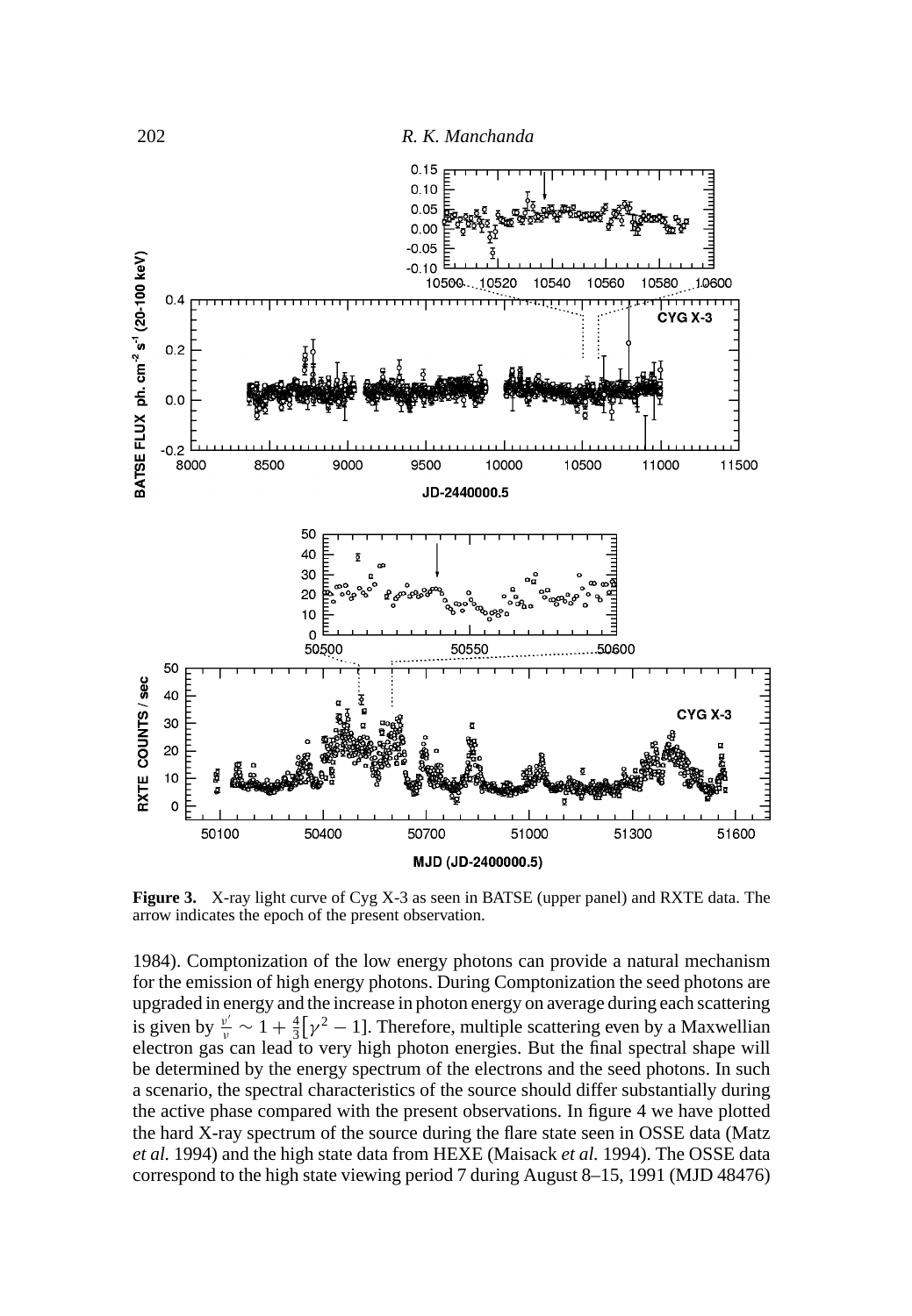just after the major radio flare. The HEXE data corresponds to the observations in May 1988. The dotted line in the figure gives the combined fit to both the data sets. It is seen from the figure that during the flare mode the hard X-ray spectrum of the source continues to be a power law but does have a much steeper spectrum with a spectral index  $3.25 \pm 0.15$ .

#### 3.1 *Model geometry*

To arrive at a unified model of the source it is essential that all the observed features of the sources be put in proper perspective. The first attempt in this direction was made by White & Holt (1982) who modeled the observed HEAO-A2 data with a multi-parameter fit arising out of different emission mechanisms. A different set of parameters was obtained by Nakamura *et al.* (1993) while fitting the Ginga data in the 2–30 keV. Rajeev *et al.* (1994) tried to fit a similar model using EXOSAT data along with high energy measurements in the 20–60 keV band (Rao *et al.* 1991). In these models, a one-to-one comparison of the observed spectra has been carried out for data collected at different epochs. The complexity of the model can be judged from the summary of the derived parameters in these models, in which ad hoc emission/absorption features are introduced to improve the  $\chi^2$  value of the fit to the data. A functional fit to the observed high energy X-ray spectral data in the extended energy region up to 200 keV is not possible with the derived parameters of these models.

It is also clearly seen from the light curves presented in Fig. 3, that integral luminosity of the source does vary continuously and it is either uncorrelated or at best anti-correlated between the soft and hard X-ray bands. In addition, the source also exhibits asymmetric 4.8<sup>h</sup> binary light curve. Therefore, any attempt to construct a unified model by a detailed comparison between different observations not made simultaneously can lead to art-effects. Even the simultaneous observations with different detectors in the broad energy band are prone to systematic effects. For example, the best fitted iron line energy from Ginga data is 6.53 ± 0.03 (Kitamoto *et al.* 1994a) and does not change with the intensity state. For the EXOSAT data the best fit iron line energy peak during high state is  $6.95 \pm 0.03$  (Willingale *et al.* 1985). Similarly, in the case of Ginga data, the estimated value of  $N_H$  is the 3 × 10<sup>22</sup> cm<sup>-2</sup> and is the same during high and low states, while the derived numbers for EXOSAT data are not only higher by a factor  $\sim$  1.5 but also vary by a factor of 3 between two states of the source (Nakamura *et al.* 1993). The absolute values of different parameters during a multi parameter fit is also a sensitive function of the number of parameters and their weightage factor. Therefore, only global properties can be used to delineate X-ray emission mechanism and the source geometry. In Fig. 5, we have plotted the observed spectral data in the 2–500 keV energy range. The low energy data corresponding to 2–30 keV band is taken from the Ginga observations of Nakamura *et al.* (1993). The data points correspond to both high and low states of the source. The most surprising feature of Fig. 5 is that the spectral index in the hard X-ray region as inferred earlier for the two luminosity states of the source appears to be a natural extension of the low energy data. A careful observation of the data shown in the figure suggests that the integral number of X-ray photons in the entire energy band of 2–500 keV are conserved during the two intensity states for a given activity level of the source. This conclusion leads to very fundamental changes in our understanding of the source geometry.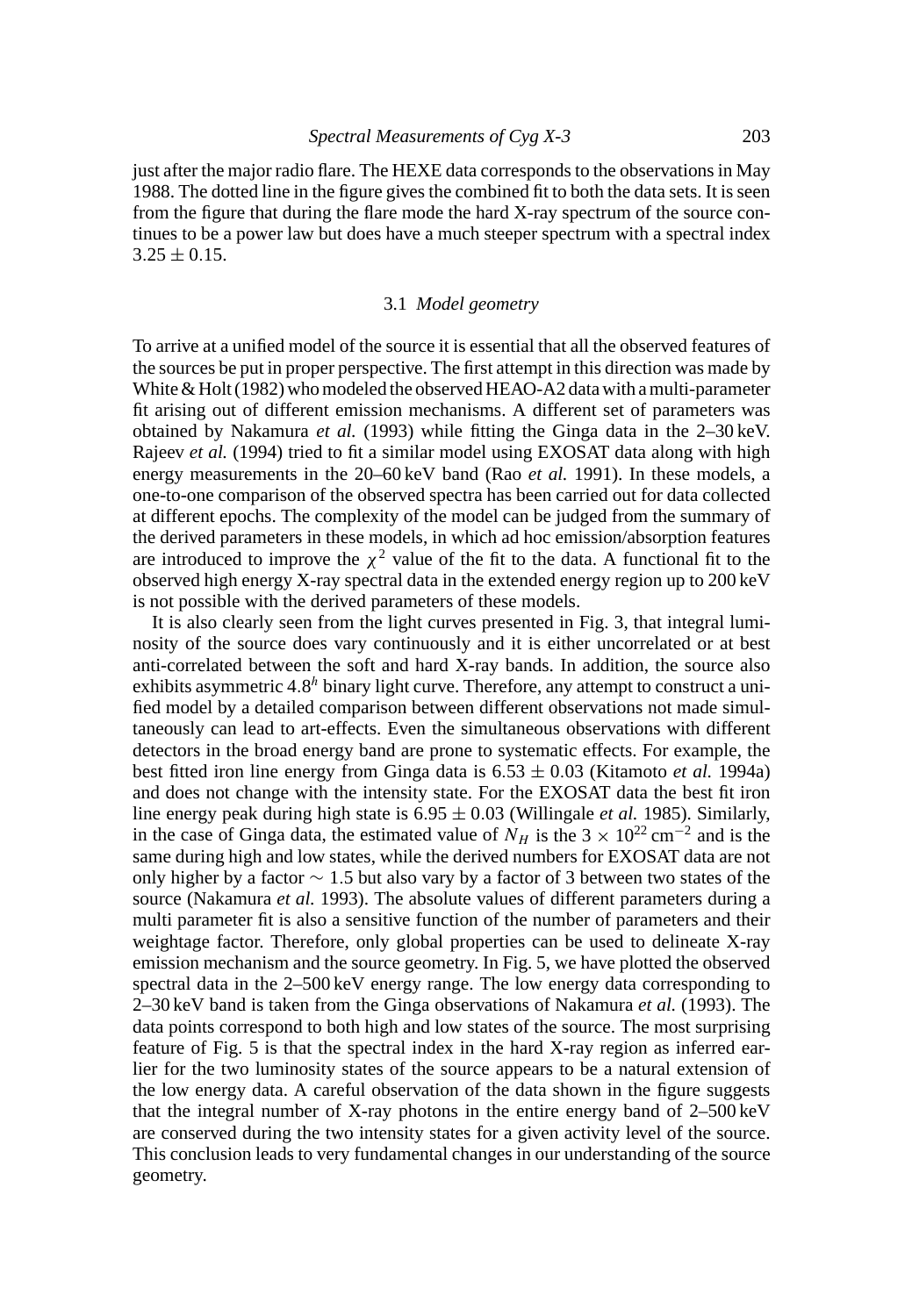

**Figure 4.** Hard X-ray spectrum of Cyg X-3 during flare period.

The prime factors which determine the X-ray emission mechanism and the accretion geometry of the source do depend to some extent on the nature of the compact object. In the case of a black hole or a low magnetic field neutron star, the X-ray emission is believed to arise in the inner edges of the accretion disk. In the case of a neutron star with strong magnetic field, the photon emission from the hot spot at the polar cap is considered as the most probable cause. The source luminosity and its temporal behaviour at macroscopic scale is a direct result of the variation in the accretion rate. In the standard model for accretion in binary system the transfer of the mass from the primary to the compact object takes place either through the Roche lobe overflow or by the stellar wind. Since the accreting gas will have intrinsic angular momentum, a Keplarian disk will be formed around the compact object and the falling matter releases the gravitation potential energy, which heats the gas and emits radiation. The exact spectral behaviour of the emergent photons will be determined by the accretion geometry, dominant heating and cooling mechanism, optical thickness of the gas in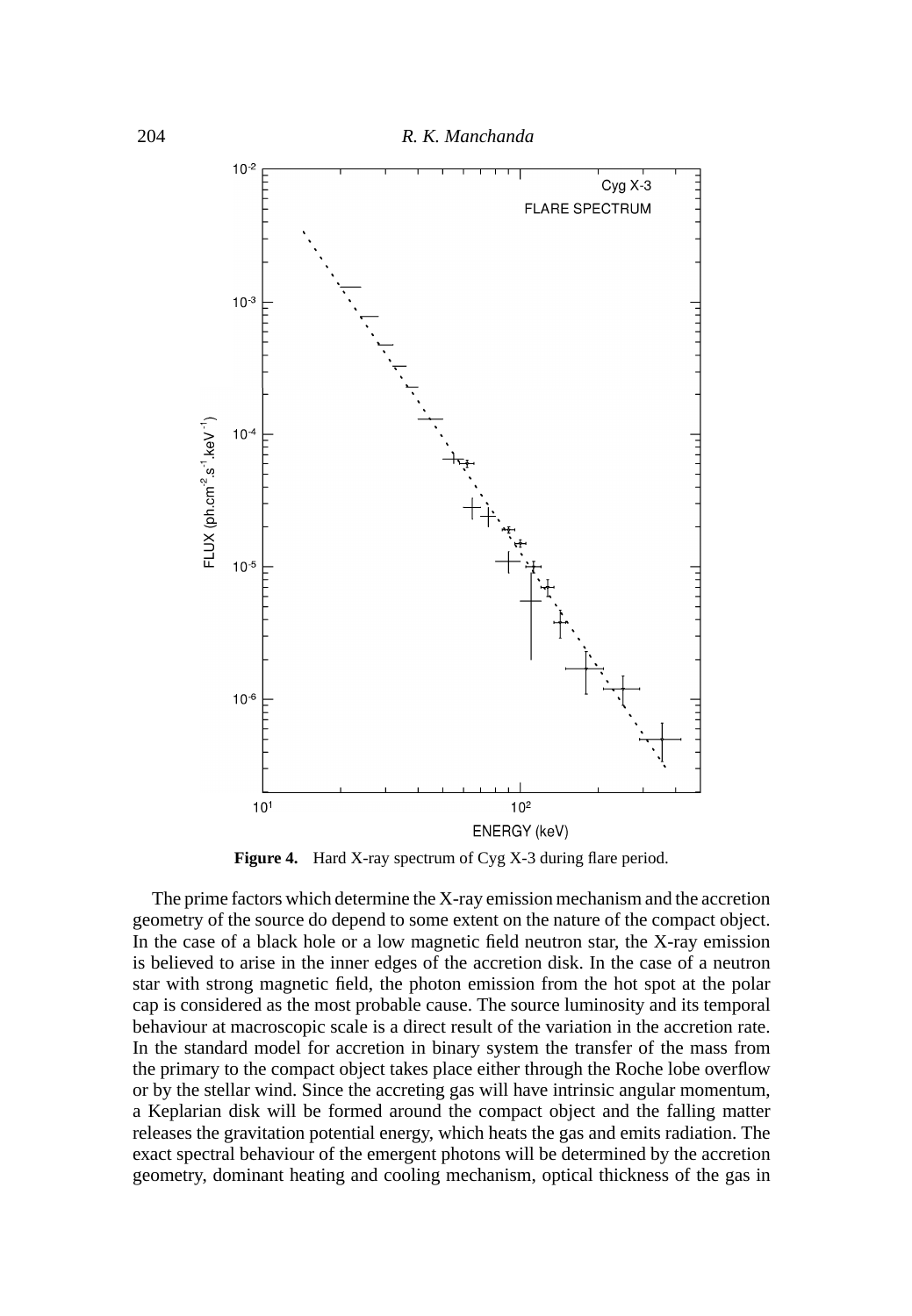

**Figure 5.** A compilation of the spectral data of Cyg X-3 in the 2–500 keV range. ◦ Nakamura *et al.*,  $\Delta$  Rao *et al.*,  $-$  − − HEXE, + OSSE, • Present data. Solid lines represent the best fit power law band corresponding to the different activity levels in quiescent phase.

the emission region, net heating and cooling rates, radiation pressure, magnetic fields and the boundary conditions at large distance as well as stellar surface. (Shapiro & Teukolsky 1983; King 1997). Thus a unified model leading to the emergent spectrum will reflect the dominance of one or more processes in the emission geometry. In the specific case of accretion on to a black hole compact object, the ultrasoft and the soft X-ray excess in the 2–10 keV energy region is expected due to the fact that the main cooling mechanism near to the surface of black hole is almost 100% advection (Chen *et al.* 1997; Narayan & Yi 1994, 1995a, 1995b) and the electron temperature does not rise to very high kT value.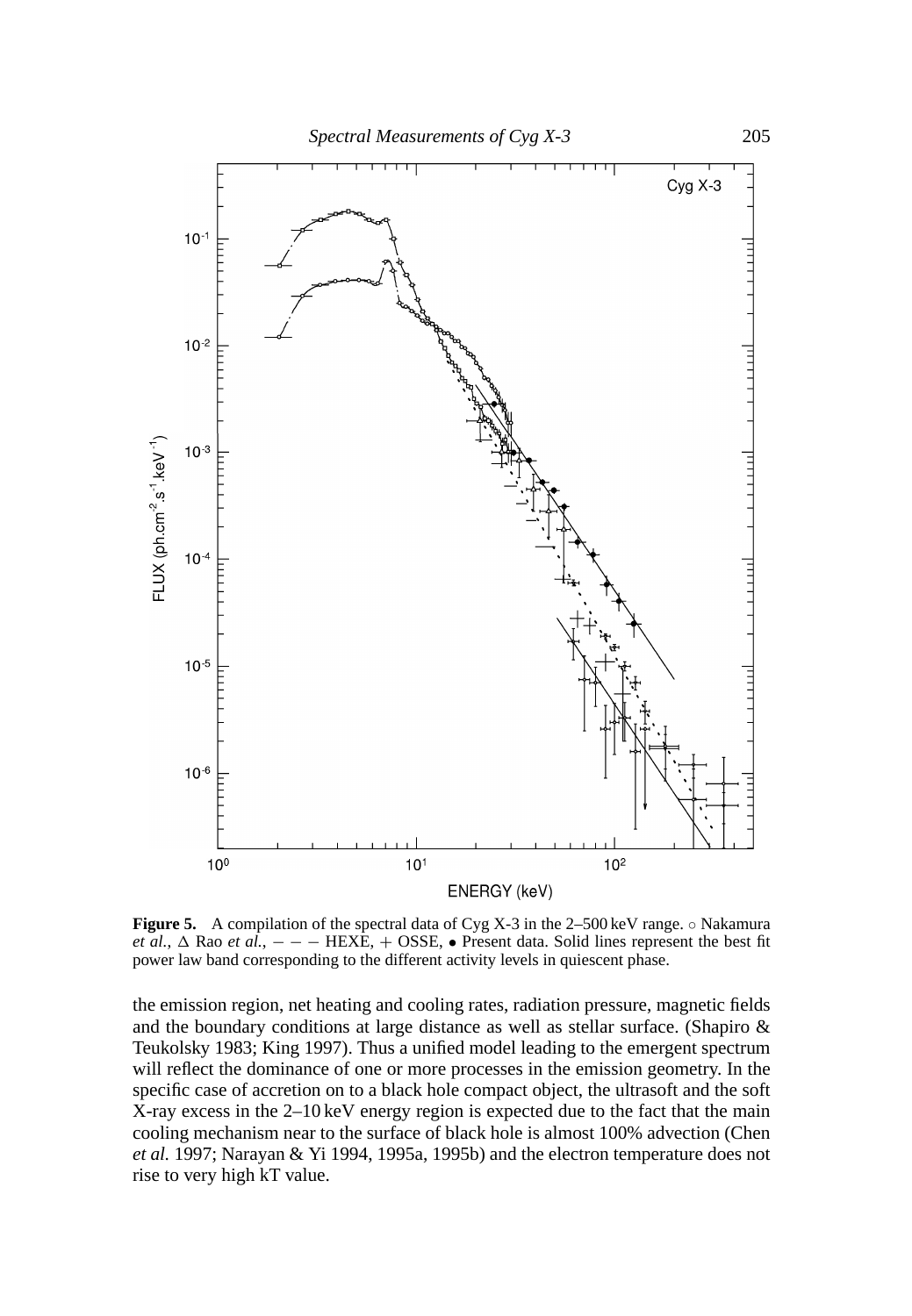While the long term X-ray variability of the source depends on the rate of accretion coupled to dynamical nature of the companion, the spectral and other temporal features need to be understood in terms of the standard model of accreting neutron star. In the case of Cyg X-3, the model parameters in the low energy region are derived by fitting the observed spectra with a large number of parameters with or without any physical connection to the natural changes expected during the change in the source activity. For example, in their attempt to make a unified fit to 2–30 keV data Nakamura *et al.* (1993) use a 13 parameter fit. The components include, a free-free emission spectrum, a black body spectrum, iron emission line and an ad hoc absorption edge at 9 keV and a variable absorbing medium for the line and continuum. To explain the hard X-ray measurements presented in section 2, it is essential to include further assumptions in these unified models. Even though some of the global features are clearly seen in the composite data shown in Fig. 5, the ensemble of a large number of parameters is too artificial. A simple composite model based on the global properties of the source will provide a natural geometry for the emission region. The observed global features as seen in various figures are summarized in Table 1.

|                                                 | High state      | Low state       |
|-------------------------------------------------|-----------------|-----------------|
| $\alpha_1$ in hard X-rays                       | $3.25 \pm 0.1$  | $2.3 \pm 0.1$   |
| $E_{Fe}$ [keV]                                  | $6.53 \pm 0.03$ | $6.53 \pm 0.02$ |
| $EW_{Fe}$ [keV]                                 | 1.1             | 2               |
| <b>Estimated Compton scattered</b>              | 3.8             | 4.4             |
| contribution $(1–50 \text{ keV})$               |                 |                 |
| $10^{-9}$ ergs cm <sup>-2</sup> s <sup>-1</sup> |                 |                 |

**Table 1.** Summary of the observed spectral parameters of Cyg X-3.

We propose that the seed photons and the low energy continuum spectrum of Cyg X-3 is produced in a free-free emission process (Becket *et al.* 1978; Blisset *et al.* 1981) in the 2–500 keV band and the resultant spectrum is further modified by the Comptonization of the low energy photons (Sunyaev & Titarchuck 1980). In a hot tenuous plasma bremsstrahlung and recombination losses are small and the energy exchange between electrons and photons is controlled by the multiple scattering. For  $4kT_e > hv$ , the seed photons are upgraded in energy and a composite power law spectrum emerges due to the superposition of the photons scattered by differing number of times. The spectral index will thus be determined by the average number of scattering per photon. In a non-relativistic plasma where  $kT_e \ll m_ec^2$  and  $\tau \gg 1$ , the average number of scattering for the seed photon  $n_s \sim \tau^2$ . Clearly the optical depth of the scattering envelope will control the hard X-ray spectrum. We have plotted sample simulated spectra obtained through Comptonization of the low energy photons in weakly relativistic plasma in Fig 6. The curves correspond to two optical depths of τ ∼ 0.1 and τ ∼ 1 are computed using Monte-Carlo method (Pozdnyakov *et al.* 1983).

It is seen from the figure that an increase in the optical depth of the plasma cloud leads to flattening of the emergent spectrum as well as deficit in the low energy band. The curves are normalized to the observed of Cyg X-3 at 10 keV. Therefore, the observed power law nature of the hard X-ray spectrum and reduction in the low energy photons during the low/hard state of Cyg X-3 can thus be accounted as due to the enlargement of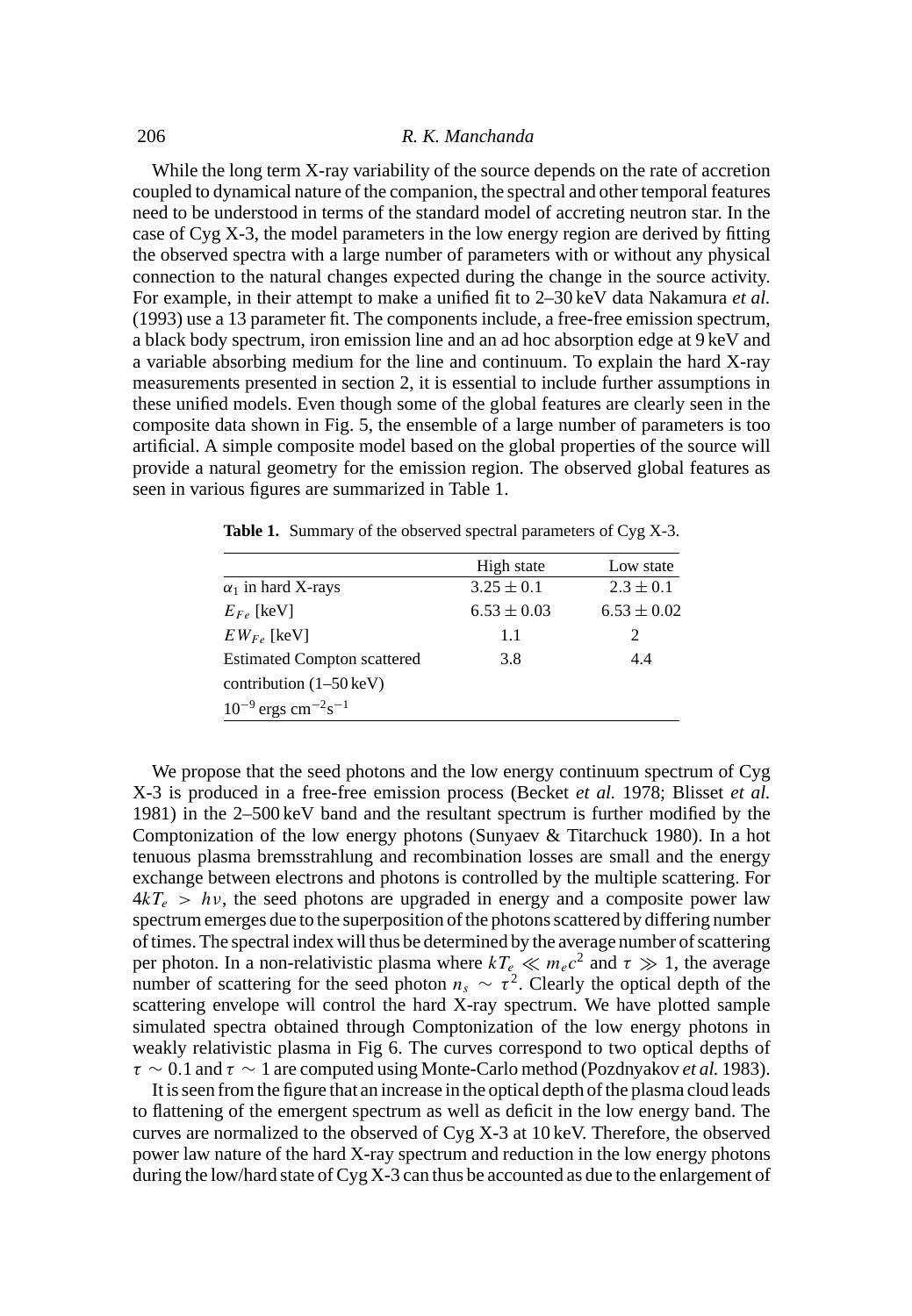

**Figure 6.** Sample curves for Comptonized low energy photons in a cloud of weekly relativistic plasma for two values of optical depths and differing number of scattering.

the surrounding cloud of relativistic plasma. A lower mean energy of the iron emission line at  $6.53 \pm 0.02$  keV also supports the presence of the hot plasma cloud. In such a model, the flux of 6.5 keV iron emission line will also be proportional to the optical depth of the scattering cloud and the line energy will be independent of the intensity state of the source. Therefore, during the low/hard state, the larger optical depth will lead to the increased equivalent width of the line. The observed data shown in table 1, clearly supports this hypothesis.

In Fig. 6, we have also plotted a free-free emission spectrum with  $kT \approx 3 \text{ keV}$ . The data are normalized at 6 keV. It is seen from the figure that apart from the contribution arising from the iron emission line, a thermal emission from a hot plasma does represent the general spectral behaviour of the source in the low energy band and could provide the necessary seed photons for Comptonization. A non-exponential, gradual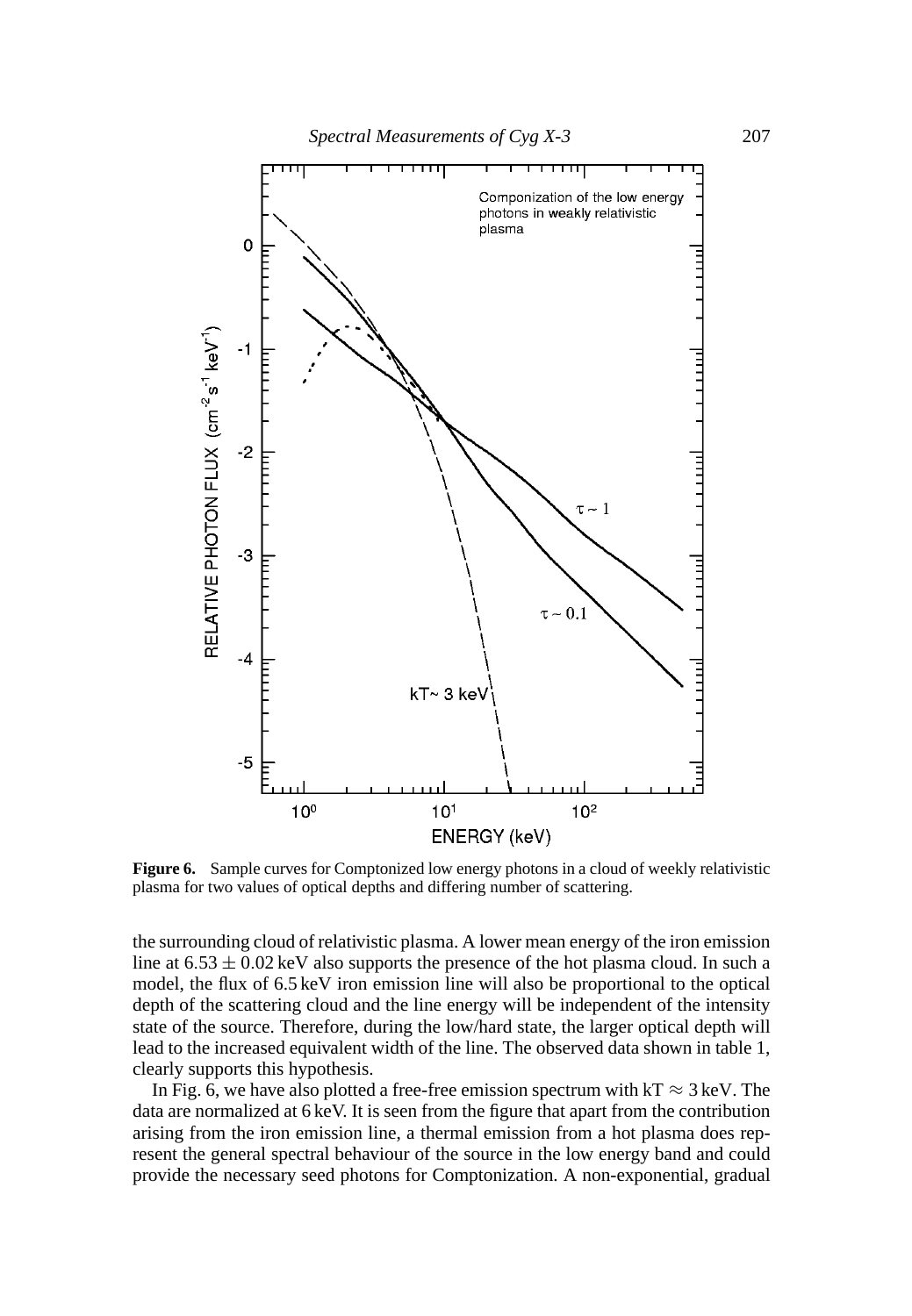

Figure 7. Attenuation cross section vs. photon energy for hydrogen.

turn-around in the observed spectrum below 5 keV as seen in figure 5, can be easily reproduced by a cold hydrogenous shell. The presence of a cold matter around the source is clearly indicated by the asymmetry of the light curve both in the X-ray and infrared bands (Kitamoto *et al.* 1994b). In the case of hydrogen, the electronic absorption cross section for photons is only dominant below 3 keV as shown in Fig. 7. Above 3 keV, photon interactions only lead to degrading the photon energy as opposite to total loss. The shape of resultant spectrum is thus radically modified due to multiple Compton scattering compared to the simple exponential attenuation (Manchanda 1976). In Fig. 6, the dotted line shows the expected low energy behaviour of the spectrum including the build-up effect due to multiple Compton scattering in a cold shell of thickness 0.5 gm.cm<sup>-2</sup>(3 × 10<sup>26</sup>). It is clearly seen from Fig. 6 that computed curves account for the global features in the observed X-ray spectrum of source as seen in Fig. 5.

Two important questions which need to be addressed in support of the proposed model are, the origin and maintenance of the hot plasma cloud surrounding the hot spot and the presence of the cold matter in the line of sight. The two mechanisms which easily give rise to the hot plasma cloud are the X-ray driven wind or the winds driven by the poloidal magnetic field. The dynamics of Compton heated winds and coronae that may form above an accretion disk irradiated by an intense X-ray flux at critical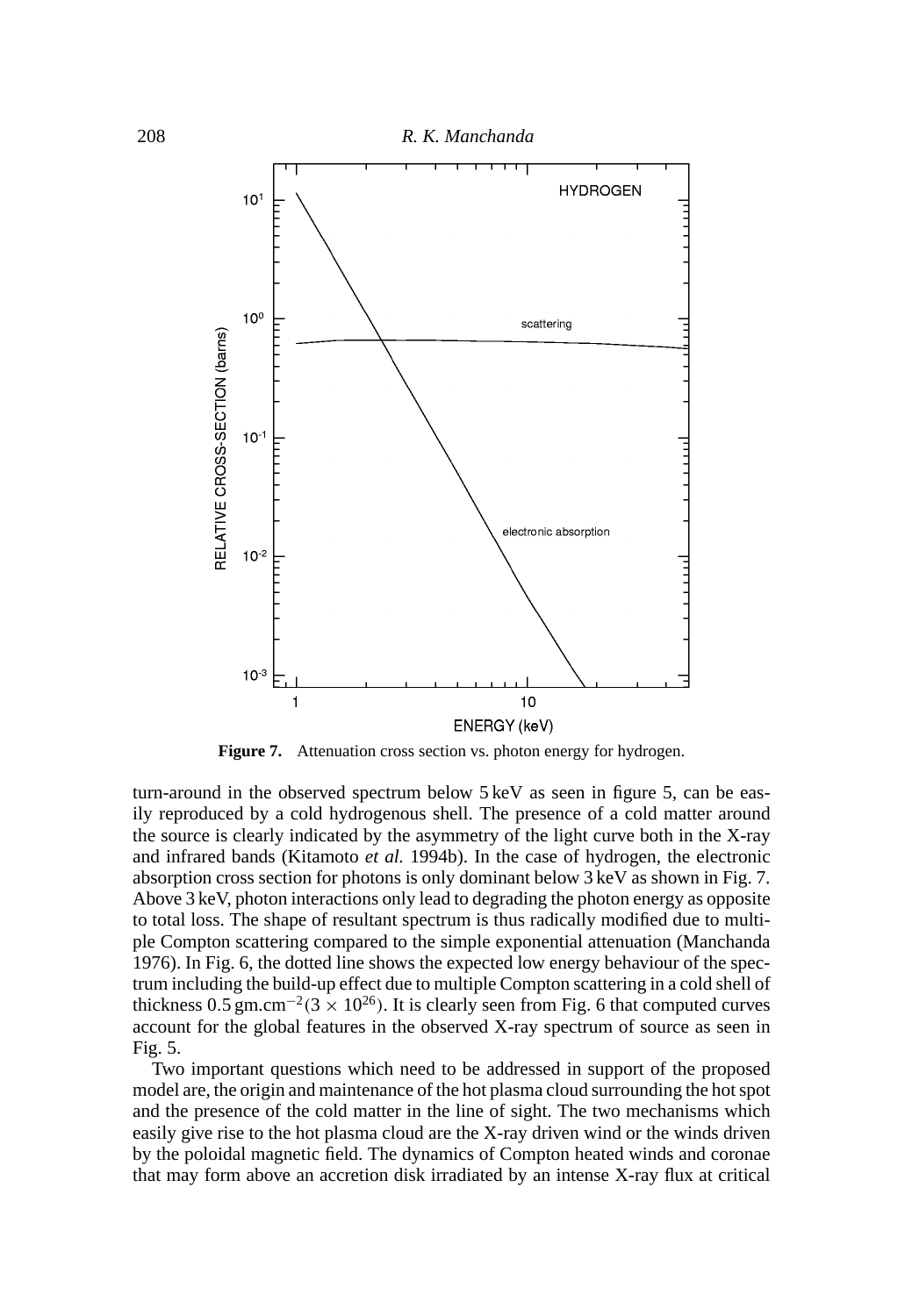and super critical luminosities have been discussed in the literature (Begelman *et al.* 1983; and Jones & Raine 1980). Evidence of an X-ray driven wind was seen in strong optical emission with weak P Cyg profiles early in the outburst of V404 Cygni (Wagner *et al.* 1991). Optically thin thermal bremsstrahlung in the X-ray driven hot wind at  $\sim 10^6$  K has been proposed to explain the infrared excess observed from the blackhole transient A0620-00. Similarly the correlated  $H_{\alpha}$  excess to the X-ray luminosity of GX  $1 + 4$  has been explained by the reprocessing of the EUV flux generated from the free-free emission in the wind (Manchanda *et al.* 1995). The observed X-ray luminosity  $L_x \approx 10^{37} - 10^{38}$  erg s<sup>-1</sup> of Cyg X-3 corresponds to a mass accretion rate  $\dot{M} \sim 10^{17} - 10^{18}$  g s<sup>-1</sup>. The radius and temperature of the outer region of the accretion disk formed by this accreted matter are respectively given by

$$
R_{\text{disk}} > 3.2 \times 10^3 \dot{M}_{17}^{\frac{2}{3}} r_s
$$
 and  $T_s \sim 2 \times 10^7 \dot{M}_{17}^{\frac{1}{4}} \left(\frac{r}{r_s}\right)^{-\frac{3}{4}}$ 

for a neutron of mass  $1.4 M_{\odot}$  and radius  $r_s \sim 10^6$  cm (Shapiro & Teukolsky 1983). For a value of  $R_{disk} \sim 10^{10} - 10^{11}$  cm, the outer layer should radiate at a black body temperature of  $T \le 10^4 - 10^5$  K. The total emissivity due to the wind can be written as;

$$
4\pi \int_0^\infty J_\nu d\nu = 1.435 \times 10^{-27} T^{1/2} n_e^2 \text{ erg cm}^{-3} \text{ s}^{-1}.
$$

For a temperature  $T \sim 10^5$  K the total contribution from the wind is estimated to be  $\leq 2 \times 10^{35}$  erg s<sup>-1</sup> for  $n_e^2 V \sim 10^{60}$ . Thus the X-ray driven winds can sustain the hot plasma necessary for Compton upgrading of the low energy X-ray photons.

An alternate mechanism which can drive the hot plasma is the wind caused by centrifugal motion of the magnetized plasma in the disk. Presence of transient radio jets for Cyg X-3 have been discussed in literature (Manchanda *et al.* 1993; Mirabel & Rodriguez 1994; Miduszewski *et al.* 1998, 2001). A magneto-centrifugal wind has been discussed as the underlying mechanism for the spurting jets in which the ionized particles within the accretion disk are out along magnetic field lines that ultimately twist into a helical shape along the rotational axes of the disk. Orbital energy from the accretion disk is thus dissipated in propelling the polar jets (Königl A. 1989). Detailed models for the origin of the MHD wind and its collimation into a jet from the surface of Keplarian accretion disks have been discussed in literature (Pelletier & Pudritz 1992; King & Kolb 1999). A geometrical model involving magnetocentrifugal wind is consistent with the episodes of jet ejection observed in Cyg X-3 (Miduszewski *et al.* 1998). The steady state angular momentum equation of an axisymmetric accretion disk threaded by the magnetic field and undergoing viscous stress depends upon the angular momentum of the accreting matter  $\rho u_p \Omega r^2$ , the ordered magnetic energy density in the disk  $\frac{B_{\phi}B_{p}}{4\pi}$  and the viscous torque  $\tau_{\text{visc}}$ . For a dipole field, the  $B_{\phi}$  is taken as  $B_{z}$ . We propose that poloidal magnetic field in the accretion disk grows on arbitrary time scale depending upon the accretion rate and the development of instabilities in the disk and when sufficiently strong, this component can then drive the magneto-centrifugal wind and even the ejection of a jet. It has been shown that poloidal magnetic flux may be dragged radially inward by the accreting gas until its dissipative escape, driven by the gradient in magnetic pressure limits its growth. Provided that the magnetic field makes an angle of less than 60◦ with the radius vector at the disk in Keplarian motion,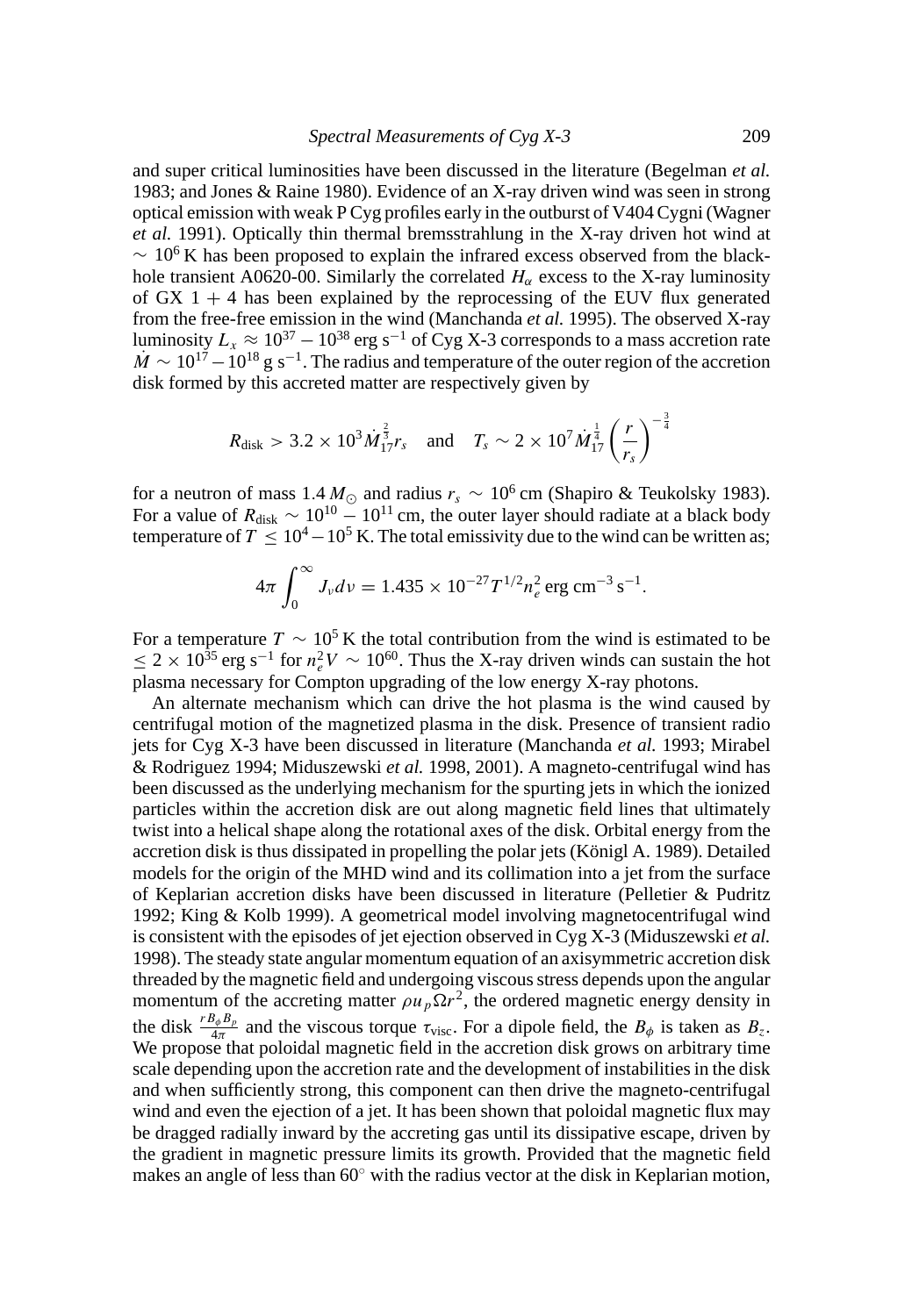

Figure 8. A schematic diagram of the geometrical model.

it will be energetically favorable for gas to leave the disk in a centrifugally driven wind (Blandford 1989; Königl & Ruden 1992).

The origin of the large amount of cold material made of mostly hydrogenous matter in the line sight may be connected with the Wolf-Rayet nature of the companion star. High velocity strong winds are the observed characteristics of WR stars. It is therefore, conceivable that outside the capture radius in a wind-fed geometry, a cold shell may be formed at the interaction boundary of the wind and the primordial hydrogenous material swept by the WR wind.

In summary, a simple thermal source embedded in a relativistic plasma within a cold shell can easily reproduce the observed spectral features of Cyg X-3. The spectral index and the intensity of the iron emission line being dependent on the optical depth of the relativistic cloud. We have made no attempt to derive the set parameters which can fit the observed data shown in Fig. 5 as the observations were made at very different epochs. The absence of the coherent pulsation and the assumption of the neutron star with strong magnetic field giving polar emission considered in our model do not pose any problem. A cartoon picture depicting emission geometry in Cyg X-3 is shown in Fig. 8. It is seen from the figure that in a general case, the value of viewing angle  $\theta$ , angle of the emission cone  $\alpha$  and the angle between the rotation and magnetic axis of the compact object  $\beta$  do control the observance of any pulsation or its shape. The absence of pulsation and the binary modulation in the radio jet in Cyg X-3 suggests that the viewing angle must be  $\lt \beta$  with respect to the rotation axis.

### **Acknowledgements**

I thank Sarvashri J. A. R. D'Silva, P. P. Madhwani, N. V. Bhagat, B. G. Bagade and Ms. N. Kamble for their support in the fabrication of the payload and flight support. I also thank the staff at the TIFR balloon facility, Hyderabad for fabricating the balloon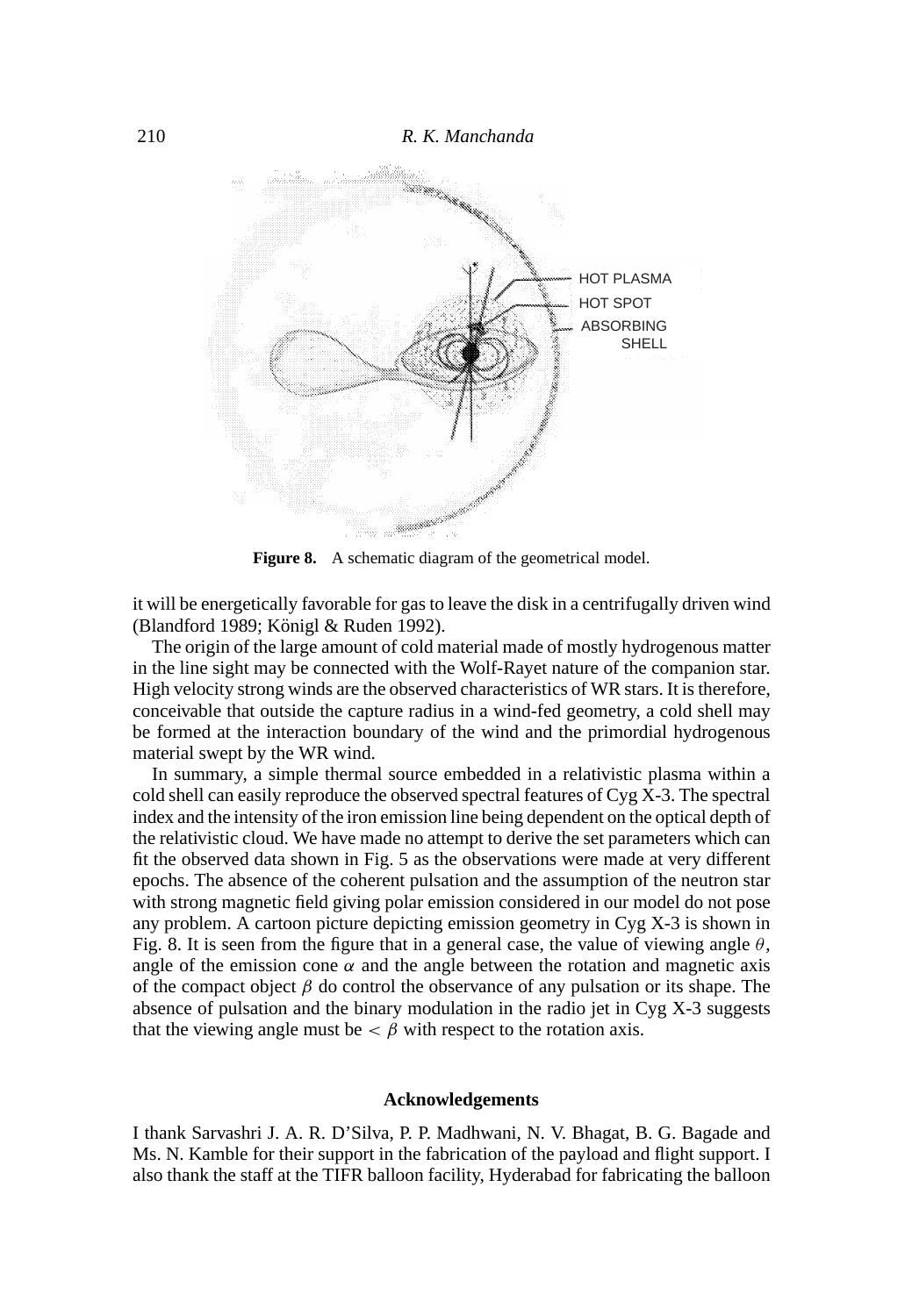and conducting a successful balloon flight. I also gratefully acknowledge the RXTE and BATSE teams for making their data public on their respective web sites.

## **References**

- Becker, R. H., Robinson-Saba, J. L., Boldt, E. A., Holt, S. S., Pravado, S. H., Serlimitsos, P. J., Swank, J. H. 1978, *Ap.J.*, **224**, L113.
- Blisset, R. J., Mason, K. J., Culhane, J. L. 1981, *MNRAS*, **194**, 77.
- Begelman, M. C., McKee, C. F., Shields, G. A. 1983, *Ap.J.*, **271**, 70.
- Bhat, P. N., Ramana Murthy, P. V., Vishwanath, P. R. 1988, *JApA*, **9**, 155.
- Blandford, R. D. 1989, In: *Theory of Accretion Disks*, (ed.) P. Meyer, W. Duschl, J. Frank and E. Meyer-Hofmeister (Dordrecht: Kluwer), 35.
- Bonnet-Bidaud, J. M., Chardin, G. 1988, *Phys. Rep.*, **170**, 326.
- Chadwick, P. M., Dipper, N. A., Dowthwaite, J. C., Gibson, A. I., Harrison, A. B. 1985, *Nature*, **318**, 642.
- Chardin, G., Gerbier, G. 1989, *A& A*, **210**, 52.
- Chen, X., Abramowicz, M. A., Lasota, J. 1997, *Ap.J.*, **485**, L75.
- Chitnis, V. R., Agrawal, P. C., Manchanda, R. K., Rao, A. R. 1993, *BASI*, **21**, 555.
- D'Silva, J. A. R., Madhwani, P. P., Tembhurne, N., Manchanda, R. K. 1998, *NIM*, **A412**, 342.
- Dal Fiume, D., Palazzi, E., Orlandini, M., Nicastro, L., Del Sordo, S. 2000, *IAUC*, **7393**.
- Ergam, E., Youngelson, Lev R. 1998, *A& A*, **333**, 151.
- Jones, B. C., Raine, D. J. 1980, *A& A* **81**, 128.
- Kitamoto, S., Kawashima, K., Negoro, H., Miyamoto, S., White, N. E., Nagase, F., 1994a, *PASJ*, **46**, L105.
- Kitamoto, S., Mizobuchi, S., Yamashita, K., Nakamura, H. 1992, *Ap.J.*, **384**, 263.
- Kitamoto, S., Miyamoto, S., Waltman, E. B., Fiedler, R. L., Johnston, K. J., Ghigo, F. D. 1994b, *A& A*, **281**, 85.
- Kafuko, S., Yamaguchi, S., Yamaguchi, M., Kawai, N., Matsuoka, M., Koyama, K., Kifune, T. 1994, *MNRAS*, **268**, 437.
- King, A. 1997, In: *Accretion Disks New Aspects*, (Springer-Verlag.) p 356.
- King, A. R., Kolb, U. 1999, *MNRAS*, **305**, 654.
- Königl, A. 1989, Ap.J., 342, 208.
- Königl, A., Ruden, S. P. 1992, In: *Protostars and Planets III*, (eds) E. H. Levy, & J. I. Lunine, (University of Arizona Press).
- Liang, E. P., Nolan, P. L. 1984, *Space Sci. Rev.*, **38**, 353.
- Manchanda, R. K. 1976, *IJRSP*, **5**, 13.
- Manchanda, R. K. 1998, *Adv. Sp. Res.*, **21**, 1019.
- Manchanda, R. K., Waldron, L., Sood, R. K. 1993, *PASAu*, **10**, 208.
- Manchanda, R. K., Lawson, W. A., Grey, D. J., Sood, R. K., Sharma, D. P., James S. 1995, *A& A*, **293**, 29.
- Mirabel, I. F., Rodriguez, L. F. 1994, *Nature*, **375**, 464.
- Mori, M., Bertsch, D. L., Dingus, B. L., Esposito, J. A. *et al.* 1997, *Ap.J.*, **476**, 842.
- Matz, S. M., Garabelsky, D. A., Purcell, W. R., Ulmer, *et al. AIP Conference Proceedings* (ed.) S. Holt & S. D. Charles, 1994, **308**, p. 263
- Matz, S. M., Fender, R. P., Bell Burnell, S. J., Groove, J. E., Strickman, M. S. 1996, *A& A Suppl.* **120**, 235.
- Maisack, M., Kendziorra, E., Pan, H., Skinner, G., Englhauser, J., Reppin, C., Efremov, V., Sunyaev, R. 1994, *Ap J Suppl*, **92**, 473.
- Miduszewski, A. J. *et al.* 1998, In: *ASP Conf* (eds.) J. A. Zeusus, G. B. Taylor & J. M. Wrobel, **144**.
- Miduszewski, A. J., Rupen, M. P., Hjellming, R. M., Pooley, G. G., Waltman, E. B. 2001, *Ap.J.*, **533**, 766.
- Newell, S. J., Garrett, M. A., Spencer, R. E. 1998, *MNRAS*, **293**, L17.
- Nakamura, H., Matsuoka, M., Kawai, N., Yosihada, A., Miyoshi, S., Kitamoto, S., Yamashita, K. 1993, *MNRAS*, **261**, 353.
- Narayan, R., Yi I. 1994, *Ap.J.*, **428**, L13.